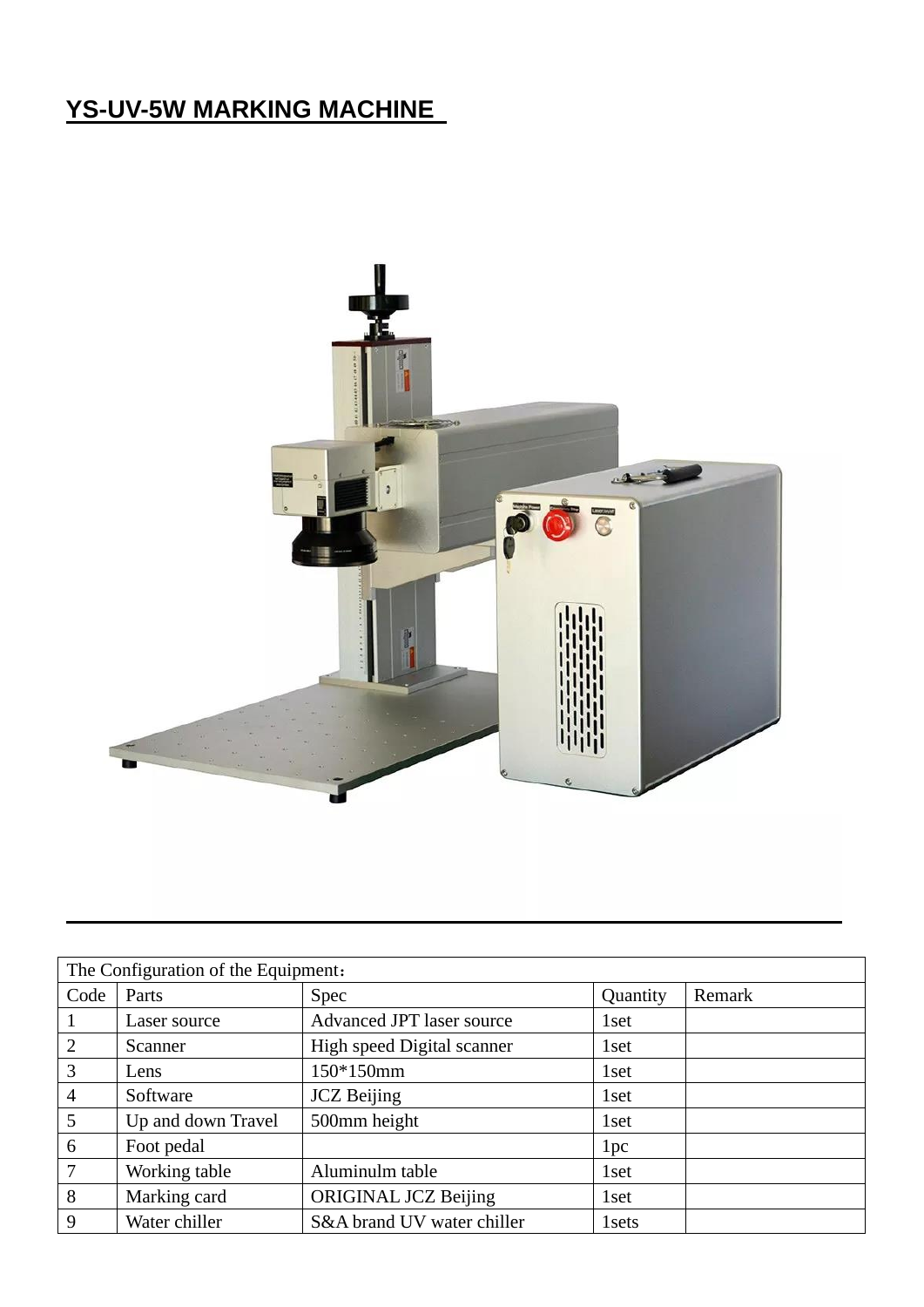### **Main features**

# **5w UV Laser Marking Machine and Laser Engraving Machine for Plastic Glass main advantages**

1. Because the focusing spot of UV laser is very small, and the heat-affected area of processing is small too, so it can do the ultra fine marking and special material marking, and it is for the customers who have higher request on the marking effect.

2. Flexible and convenient operating system: the humanized operation process, equipment operation stability is very good; Special control software can be compatible with AutoCAD, CorelDRAW, Photoshop and other software output; Can realize the text symbols, graphics, images, bar codes, 2D code, serial number and other automatic choreography and modification; Support the PLT, PCX, DXF, BMP, JPG, and other file formats, can directly use TTF word stock.

## **Application of 5w UV Laser Marking Machine and Laser Engraving Machine for Plastic Glass**

Currently the most widely used mainly in the automotive and motorcycle parts, metals, alloys and oxides, ABS, epoxy resin, communication products, plastic buttons, integrated circuits (IC), electronic components, hardware and tools, sanitary ware, costume jewelry , aerospace and other industries, most of them on the use of laser marking machine related products such as direct labeling related characters, graphics, numbers and letters, business name and trademarks, product specifications, frequency, serial number, security code, so as to replace the mechanical, printing type, chemical etching, ink jet printing and other traditional type of marking. 3-Axis Control,More accurately realized on the surface of the workpiece laser marking, no defocus phenomenon when machining, even complex surfaces can respond freely. Controlled by the three-dimensional dynamic laser marking self-developed hardware, software, configuration-specific three-dimensional galvanometer, perfect control of the laser beam in an arbitrary three-dimensional surface labeling.

#### **ferences from other laser marking machine**

1.The wavelength of UV laser is only 355 nm, while fiber is 1064 nm and CO2 is 10.64 μm. When the wavelength is shorter, the laser bean is smaller and more precise, and the Heat-affected zone formed during processing is smaller also, which makes the marking accurate and fine.

2.CO2 laser marking machine and fiber laser marking machine are physical marking method, but UV laser marking machine is a chemical processing method, mainly by photochemical reaction. The difference is that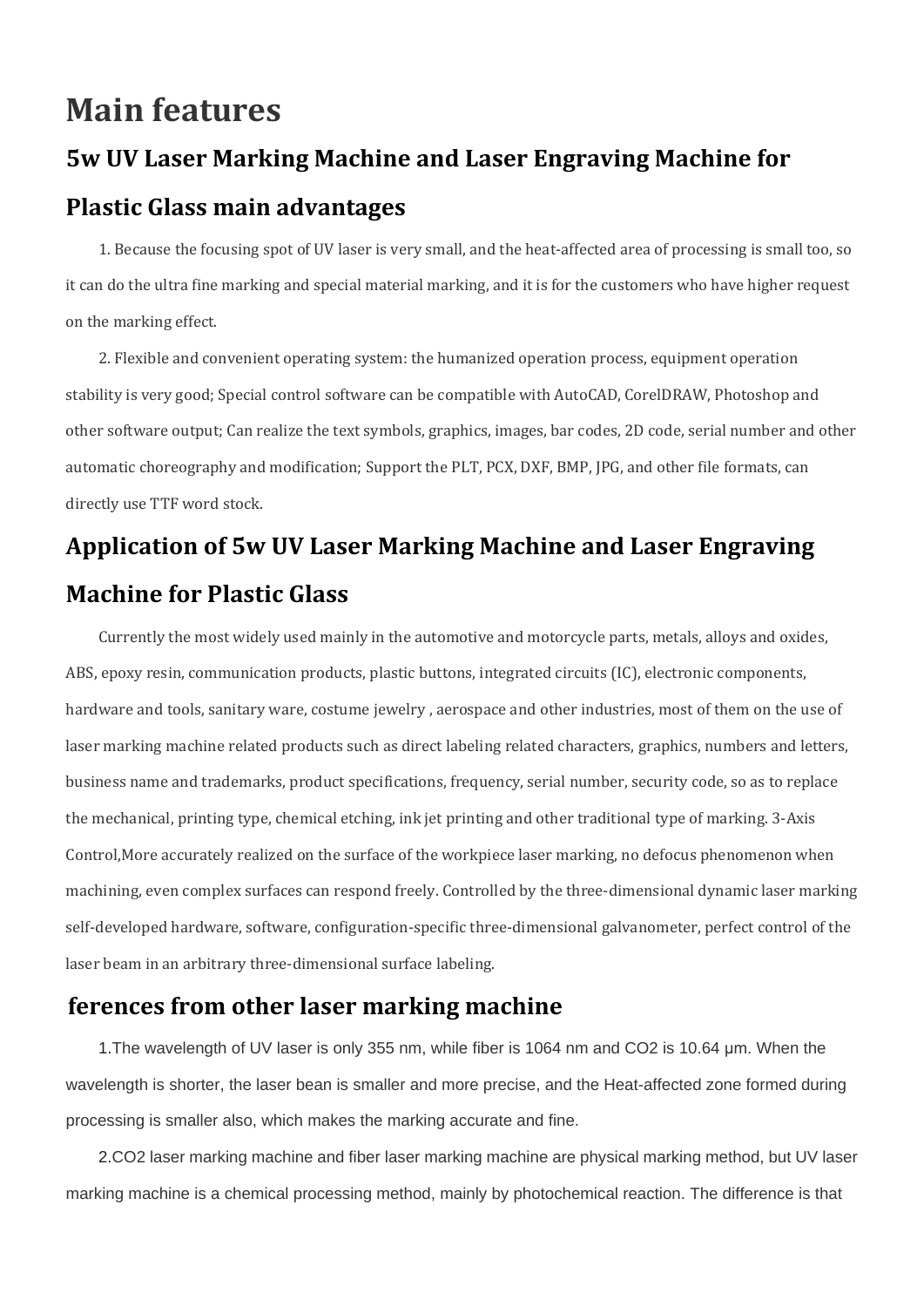the physical processing method is mainly happed on the surface of the material, while by chemical processing method, the laser can proceed deep inside of the material.

3. Fiber laser marking machine is mainly used in metal material. Due to the heat generated by its beam, it is not suitable for marking high-precision special materials. UV laser marking machine is particularly suitable for high-end market which need ultra-fine processing, such as marking of cosmetics, pharmaceuticals and other packages by polymers materials.

#### **5W UV Fiber Laser Marking machine**

1.It directly undermine the many non-metallic material surface molecular bonds without heat quantity

make the marking beautiful

2.It is suitable for fine marking;

3.It can mark all kinds of graphics, characters, LOGO, bar code, three code in one, two dimensional code;

4.Stable performance,High positioning accuracy,working continuously for 24-hour;

5.Low power consumption;

## **Parameters of Equipment:**

| Model                           | YS-UV-5                |
|---------------------------------|------------------------|
| Laser Power:                    | 5W                     |
| Wavelenth:                      | 355nm                  |
| <b>Standard Marking Area:</b>   | 150mm*150mm            |
| Marking Speed:                  | $\leq 7000$ mm/s       |
| Minimum Line Width              | $0.012$ mm             |
| Min. Character size             | $0.15$ mm              |
| <b>Marking Depth</b>            | $0 - 0.5$ mm           |
| Location precision              | $\leq 0.01$ mm         |
| Resetting positioning accuracy  | $0.003$ mm             |
| <b>Electrical Requirements:</b> | Ac220V±10%.50HZ.10Amp  |
| Cooling mode                    | Water cooling          |
| <b>Unit Power</b>               | $<$ 1 $kw$             |
| <b>Operational Temp Range</b>   | $10-40$ <sup>o</sup> C |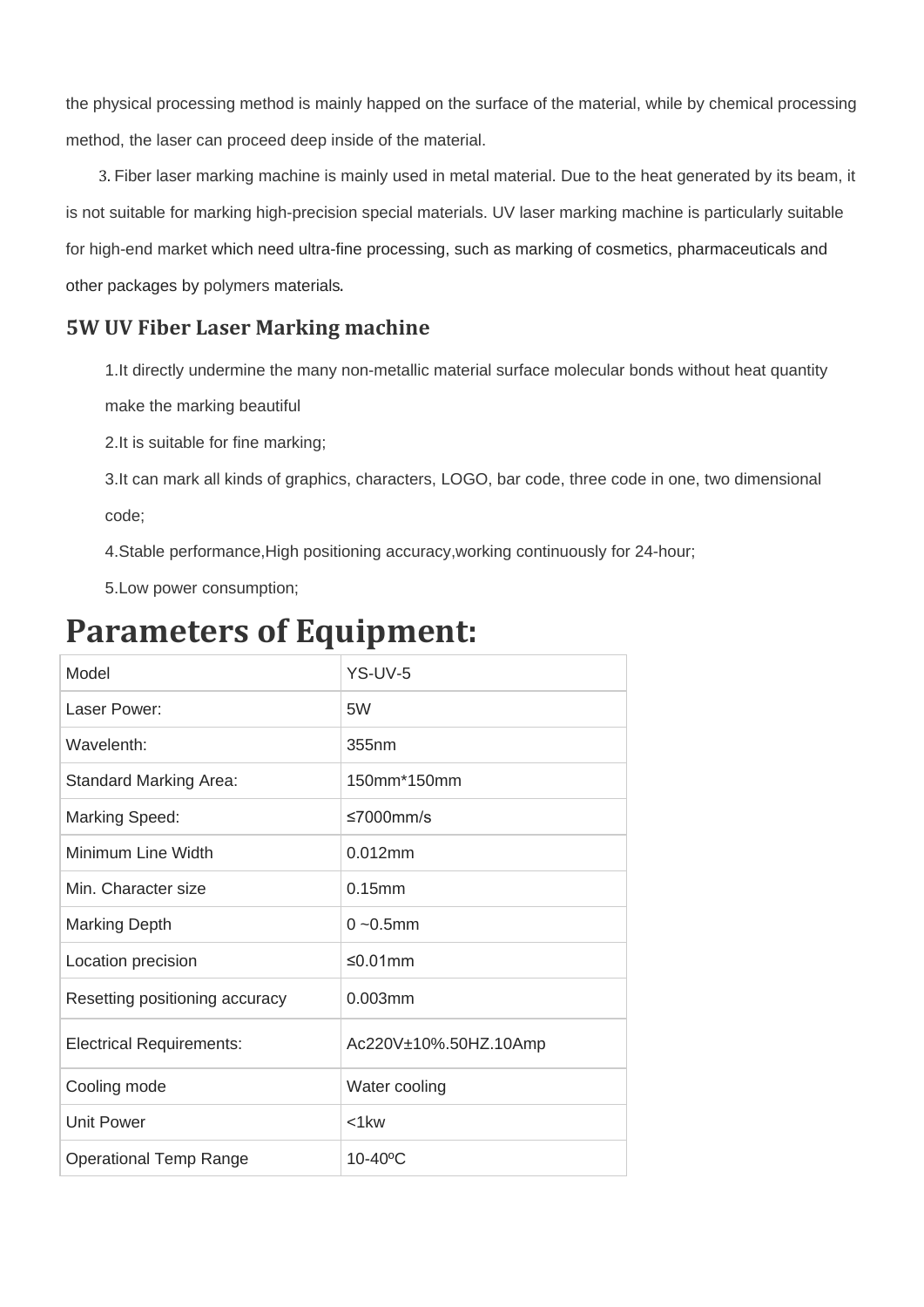### **Marking Sample:**